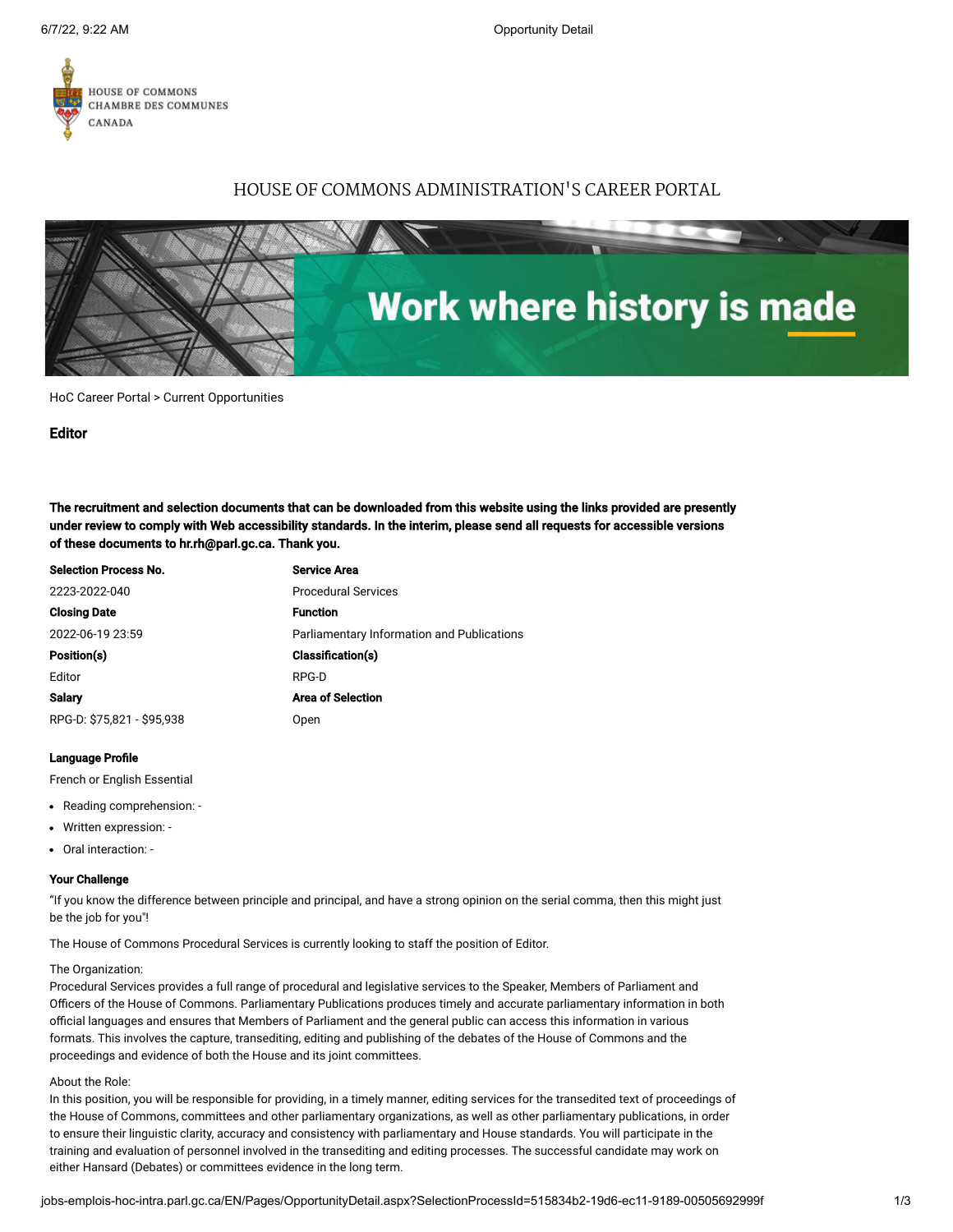# 6/7/22, 9:22 AM Opportunity Detail

# The ideal person:

The ideal person possess the ability to work in a fast-paced, high-profile publishing environment and under constant pressure while meeting strict time and quality standards. He/she demonstrates effective teamwork and interpersonal skills to interacts regularly with colleagues. The incumbent possess strong communication and consultation skills to discuss with various partners, Members of Parliament and their representatives.

Top reasons to join the House of Commons Administration:

- Work at the Heart of democracy
- Work-life balance / Flexible schedules / 35-hour work week
- Resources to promote well-being

- Learning, professional development and advancement opportunities

# Everyone is Welcome!

The House of Commons is committed to building and maintaining an inclusive, diverse, respectful and barrier-free environment. We strive to make our organization a place where everyone feels they belong.

If you require accommodation during the application or assessment process, please contact hr.rh@parl.gc.ca for additional support.

# Prerequisites

# Education

Successful completion of secondary education OR acceptable combination of education, training and relevant experience

# **Experience**

- Extensive experience in the field of text production (transcription, transediting or editing);
- Advanced command of the English language, syntax, grammar and spelling;
- Experience in operating a computer in a work environment (e-mail, Internet);
- Experience working autonomously and under constant pressure.

# Competencies

Candidates will be evaluated against the House of Commons Administration Competency Framework – Specialized Support.

# Outcome

The purpose of this selection process is to staff the position of Editor (either French or English) on a seasonal part-time basis and to create a pool of qualified candidates that may be considered to staff future vacancies for this position or for other similar and/or related positions on a part-time and/or full-time, indeterminate and/or determinate basis. Please note that you will be selected to work only in English or in French and that when the House is sitting, the working hours could be on a full-time basis.

## Essential Information

- \* \*\*Effective November 22, 2021, all individuals entering the Parliamentary Precinct are required to be fully vaccinated against COVID 19, unless accommodated based on a medical contraindication. Individuals are considered to be fully vaccinated against COVID-19 fourteen (14) days after they have received the recommended doses of one vaccine or combination of vaccines approved by Health Canada.
- \* \*\*As part of the application process, candidates will be asked to identify their vaccination status. The successful candidate must show proof of vaccination, or medical contraindication.
- \*\*In the event that a candidate is selected to be assessed on-site, proof that they are fully vaccinated will be required along with government issued ID at that time.
- In response to the COVID-19 pandemic and further to public health guidelines, preventative measures are being taken to ensure health and safety during the recruitment process.
- Assessments and interviews may be held in-person or virtually and the use of technology may be required. For any questions regarding use of technology, please contact hr.rh@parl.gc.ca.
- Position location: Ottawa, Ontario
- Please note that only applications submitted through our Career Portal will be accepted. Applications must be submitted no later than 11:59 p.m. (Eastern Daylight Savings Time) on June 19, 2022.
- Please note: candidates will be selected for further evaluations and assessments based on their submitted application (including but not limited to: resume, cover letter, survey responses, education, etc.) and the ability to demonstrate how they meet the pre requisites and assets within the poster.
- Please save a copy of the notice of job opportunity as well as all related documents. Once the closing date has passed, these documents will no longer be available.
- If you have any questions regarding the application process, please contact Recruitment and Selection at hr.rh@parl.gc.ca before the closing date and time of the recruitment and selection process. We will respond to enquiries within 24 hours (excluding statutory holidays and weekends).
- Relocation and travel expenses incurred during the recruitment and selection process are the applicant's responsibility.
- A variety of assessment tools may be used to assess candidates.